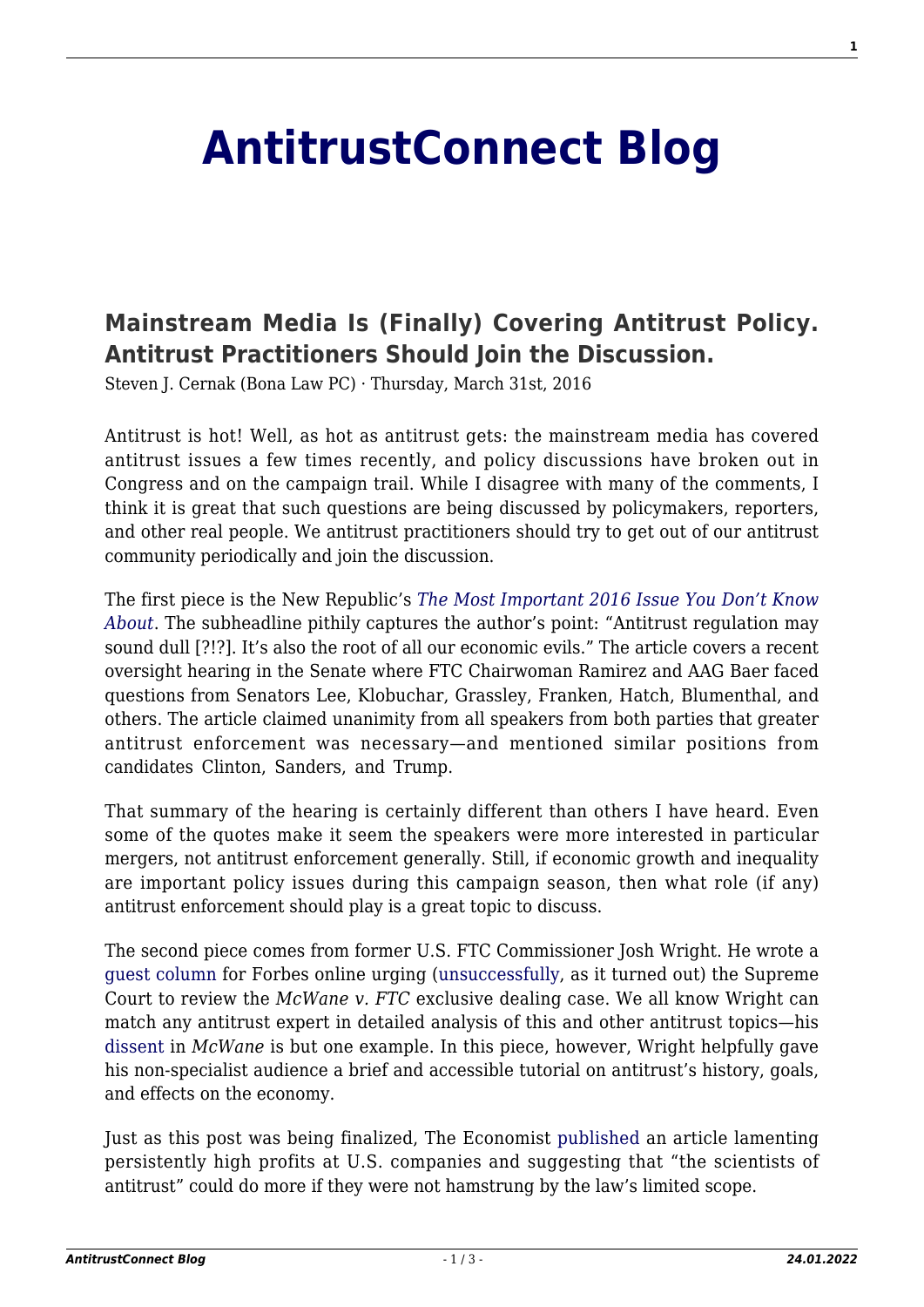Others who can and do publish law review articles have also explained competition issues in mainstream publications. [Marc Edelman](http://www.forbes.com/sites/marcedelman/#6db51a64679a) regularly posts at Forbes on various aspects of sports law, including competition issues. [Dan](http://www.freep.com/story/opinion/contributors/2014/10/17/tesla-michigan-car-sales/17379315/) [Crane](http://www.lansingstatejournal.com/story/opinion/contributors/viewpoints/2015/12/06/crane-time-michigan-say-yes-tesla/76780312/) has written op/eds in local papers criticizing state laws that restrict sales of cars except through dealers.

The agencies do proselytize about the benefits of competition and antitrust's role in our economy. The FTC regularly [advises](https://www.ftc.gov/policy/advocacy/advocacy-filings) state legislatures on the potential competitive effects of proposed state laws and [discusses](https://www.ftc.gov/policy/international) foreign regulations with enforcers abroad. In an example that goes back several years now, former AAG Christine Varney [harkened](https://www.justice.gov/atr/speech/vigorous-antitrust-enforcement-challenging-era) back to antitrust enforcement during the Great Depression to help explain her views on monopolization enforcement.

But I think too often, all of us—agency officials, professors, practitioners—spend too much time debating [angels on the head of a pin](https://en.wikipedia.org/wiki/How_many_angels_can_dance_on_the_head_of_a_pin%3F) within the [missals](http://shop.americanbar.org/eBus/Store/ProductDetails.aspx?productId=213824) and [cathedrals](http://www.marriott.com/hotels/travel/wasjw-jw-marriott-washington-dc/) of the antitrust community. While those debates are important and useful (and, yes, I plan to engage in them next week during the holy days known as the [ABA Antitrust](http://shop.americanbar.org/ebus/ABAEventsCalendar/EventDetails.aspx?productId=180111) [Section Spring Meeting](http://shop.americanbar.org/ebus/ABAEventsCalendar/EventDetails.aspx?productId=180111)), we should also do more missionary work among the [heretics](http://www.amazon.com/The-Antitrust-Religion-Edwin-Rockefeller/dp/1933995092), non-believers, and those who simply have not heard the good news.

So when and what to preach? Some of us are [lucky](http://www.law.umich.edu/FacultyBio/Pages/FacultyBio.aspx?FacID=sjcernak) [enough](http://www.cooley.edu/lawreview/_docs/2011/vol28/3/1-Faculty%20Masthead.pdf) to have the opportunity to teach antitrust law. I use my opportunity with students to discuss the real world context of the actions described in the cases. Why do companies have vertical restraints or exclusive contracts? How are those decisions made? What good or bad reasons do companies have to merge or form joint ventures? I hope my students [end](http://papers.ssrn.com/sol3/papers.cfm?abstract_id=2618477) [up with a better understanding](http://papers.ssrn.com/sol3/papers.cfm?abstract_id=2618477) of how businesses operate and how antitrust rules affect their relationships with customers. (And when my students have different experiences than mine—like the student who ran two gas stations and knew all about vertical restraints imposed on retailers—then I learn something, too.)

I suggest that the agencies, in addition to their fine work before state legislatures and foreign enforcers, spend more time talking with trade associations, local chambers of commerce, and their members. Both groups could learn about the benefits of and limits on cooperation among competitors. Also helpful could be more formal workshops and informal discussions to understand how industries, both old and new, are competing today—but I also suggest more direct discussions with real business executives and [fewer with professors or other "experts.](https://www.ftc.gov/news-events/events-calendar/2016/01/auto-distribution-current-issues-future-trends)" More talks in [locations](http://www.reuters.com/article/carparts-dojprobe-idUSL1N0BF74T20130215) [between the coasts](http://www.reuters.com/article/carparts-dojprobe-idUSL1N0BF74T20130215) might also dispel the misimpression that antitrust enforcement comes only from this year's bogeyman: the ["elite."](http://www.nationalreview.com/article/430059/working-class-voters-distrust-government-restore-trust-restoring-constitution) Finally, perhaps the agencies can engage more directly with publications outside the antitrust community, both those looking for much more antitrust enforcement (see The Economist and New Republic articles above) as well as [those](http://www.wsj.com/articles/SB10001424052702303562904579224251626379422) [skeptical](http://www.capitalismcenter.org/Philosophy/Commentary/03/03-30-03.htm) of all antitrust enforcement.

As to content, I suggest starting with this simple message:

Competition in business can produce both winners and losers but, overall, benefits consumers, especially through better products and lower prices. Antitrust law is the rules of that competition. When antitrust enforcement is based on [evidence](https://www.ftc.gov/sites/default/files/documents/public_statements/evidence-based-antitrust-enforcement-technology-sector/130223chinaevidence.pdf) of consumer harm (not just theories and intuition),